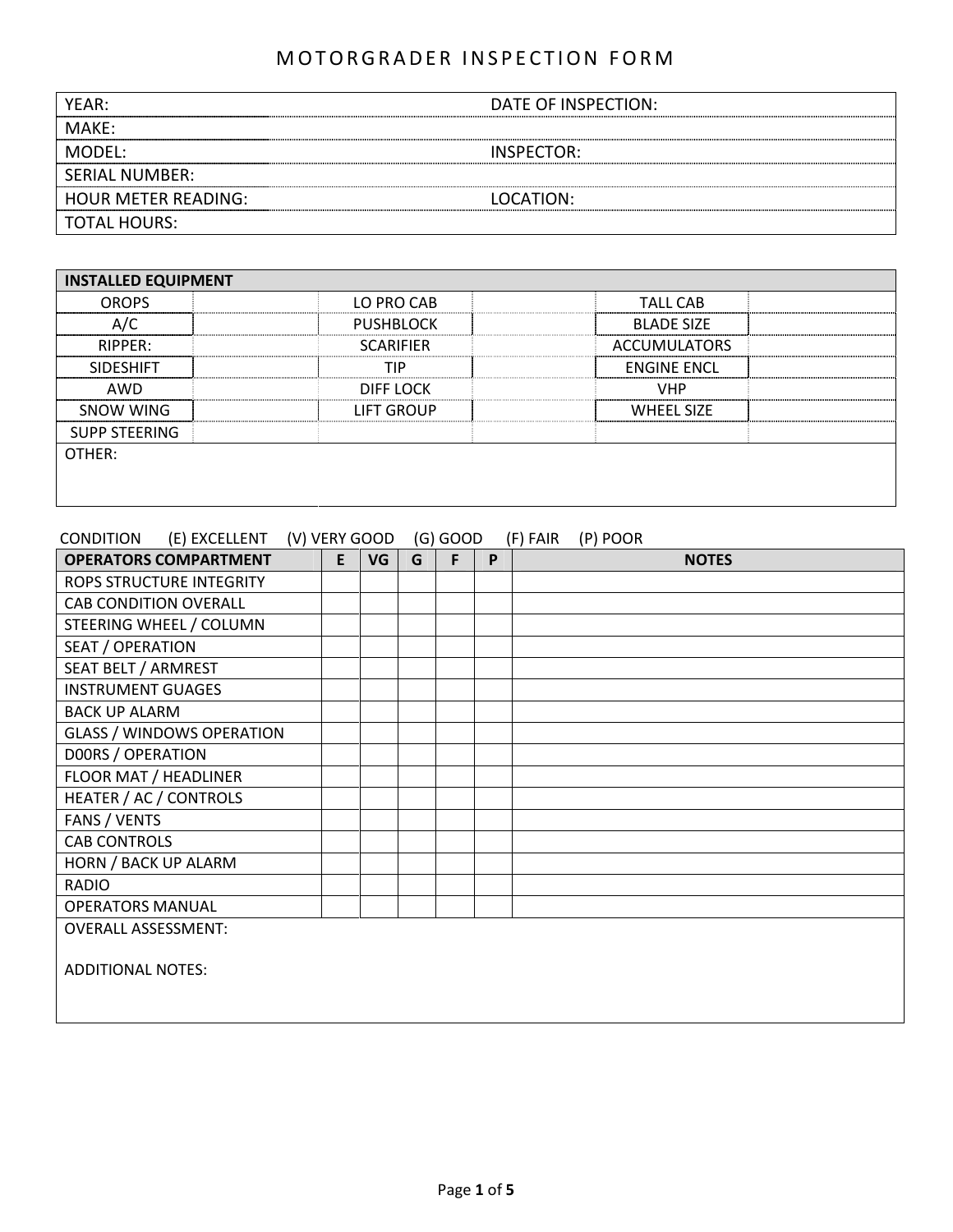| <b>CONDITION</b>                 | (E) EXCELLENT (V) VERY GOOD |   |    |   | $(G)$ GOOD |   | (F) FAIR | (P) POOR |              |
|----------------------------------|-----------------------------|---|----|---|------------|---|----------|----------|--------------|
| <b>COSMETIC / EXTERIOR</b>       |                             | E | VG | G | F          | P |          |          | <b>NOTES</b> |
| LADDERS / PLATFORMS              |                             |   |    |   |            |   |          |          |              |
| <b>STEPS / GRAB IRON</b>         |                             |   |    |   |            |   |          |          |              |
| <b>HOOD CONDITION</b>            |                             |   |    |   |            |   |          |          |              |
| <b>WIPERS</b>                    |                             |   |    |   |            |   |          |          |              |
| PAINT / DECALS                   |                             |   |    |   |            |   |          |          |              |
| <b>RADIATOR SHROUD</b>           |                             |   |    |   |            |   |          |          |              |
| <b>UNDERNEATH</b>                |                             |   |    |   |            |   |          |          |              |
| <b>INSPECTION / ENGINE DOORS</b> |                             |   |    |   |            |   |          |          |              |
| <b>BATTERY BOXXES</b>            |                             |   |    |   |            |   |          |          |              |
| <b>FRONT / REAR LIGHTS</b>       |                             |   |    |   |            |   |          |          |              |
| <b>OVERALL ASSESSMENT:</b>       |                             |   |    |   |            |   |          |          |              |
|                                  |                             |   |    |   |            |   |          |          |              |
| <b>ADDITIONAL NOTES:</b>         |                             |   |    |   |            |   |          |          |              |
|                                  |                             |   |    |   |            |   |          |          |              |
|                                  |                             |   |    |   |            |   |          |          |              |

### CONDITION (E) EXCELLENT (V) VERY GOOD (G) GOOD (F) FAIR (P) POOR

| <b>STRUCTURAL</b>              | E. | VG | G | F | P | <b>NOTES</b> |
|--------------------------------|----|----|---|---|---|--------------|
| STRUCTURAL CONDITION / REPAIRS |    |    |   |   |   |              |
| <b>FRAME CRACKS</b>            |    |    |   |   |   |              |
| STEERING CYLINDER PINS         |    |    |   |   |   |              |
| WHEEL LEAN PINS                |    |    |   |   |   |              |
| KING PINS                      |    |    |   |   |   |              |
| FRONT AXLE OSCILLATION PIN     |    |    |   |   |   |              |
| LIFT CYLINDER PINS             |    |    |   |   |   |              |
| SIDE SHIFT CYL / TIP CYLINDER  |    |    |   |   |   |              |
| ARTICULATION JOINT             |    |    |   |   |   |              |
| LIFT CYLINDER PINS             |    |    |   |   |   |              |
| LIFT CYLINDER PINS             |    |    |   |   |   |              |
| <b>OVERALL ASSESSMENT:</b>     |    |    |   |   |   |              |
|                                |    |    |   |   |   |              |
| <b>ADDITIONAL NOTES:</b>       |    |    |   |   |   |              |
|                                |    |    |   |   |   |              |
|                                |    |    |   |   |   |              |

### CONDITION (E) EXCELLENT (V) VERY GOOD (G) GOOD (F) FAIR (P) POOR

| <b>BLADE / RIPPER / SCARIFIER</b> | E | VG | G | P | <b>NOTES</b> |
|-----------------------------------|---|----|---|---|--------------|
| <b>BLADE OVERALL CONDITION</b>    |   |    |   |   |              |
| <b>BLADE TRUNNION</b>             |   |    |   |   |              |
| <b>LOWER PINS</b>                 |   |    |   |   |              |
| <b>CUTTING EDGE</b>               |   |    |   |   |              |
| <b>BASE EDGE</b>                  |   |    |   |   |              |
| <b>SLIDE BRASS</b>                |   |    |   |   |              |
| <b>SHOES</b>                      |   |    |   |   |              |
| <b>TABLE ADJUSTMENT</b>           |   |    |   |   |              |
| <b>PINION</b>                     |   |    |   |   |              |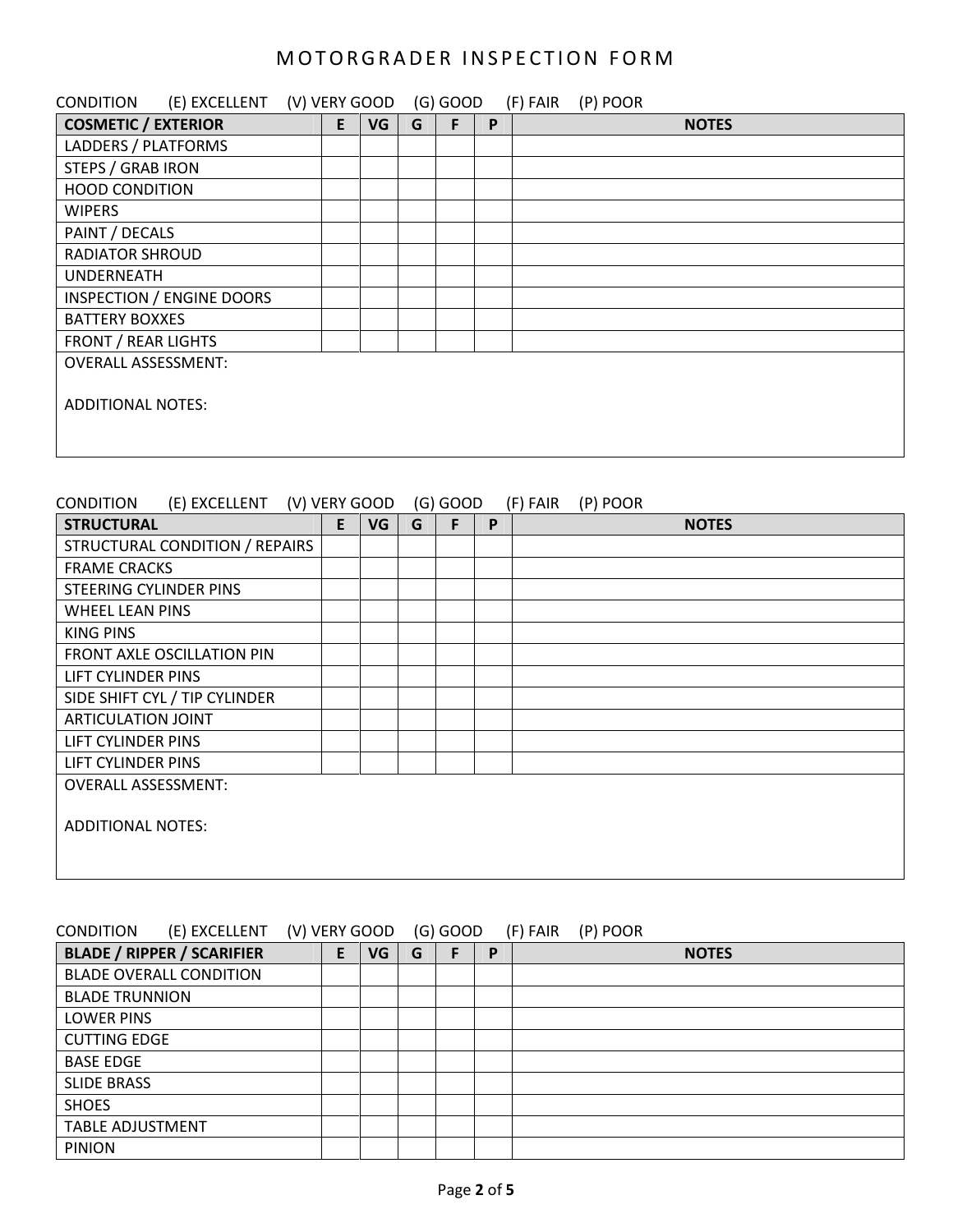| <b>BLADE / RIPPER / SCARIFIER (cont)</b> | E. | VG | G | P | <b>NOTES</b> |
|------------------------------------------|----|----|---|---|--------------|
| <b>CIRCLE DRIVE / CIRCLE GEAR</b>        |    |    |   |   |              |
| DRAFT ARMS / BLADE FRAME                 |    |    |   |   |              |
| RIPPER / SCARIFIER CONDITION             |    |    |   |   |              |
| RIPPER / SCARIFIER PINS                  |    |    |   |   |              |
| <b>SHANKS / QUANTITY</b>                 |    |    |   |   |              |
| SNOW WING / EQUIPMENT                    |    |    |   |   |              |
| <b>FRONT LIFT GROUP</b>                  |    |    |   |   |              |
| <b>OVERALL ASSESSMENT:</b>               |    |    |   |   |              |
| ADDITIONAL NOTES:                        |    |    |   |   |              |

| (E) EXCELLENT (V) VERY GOOD<br><b>CONDITION</b> |   |           |   | (G) GOOD |   | (F) FAIR (P) POOR |
|-------------------------------------------------|---|-----------|---|----------|---|-------------------|
| <b>POWERTRAIN</b>                               | E | <b>VG</b> | G | F        | P | <b>NOTES</b>      |
| <b>ENGINE MAKE / MODEL</b>                      |   |           |   |          |   |                   |
| <b>ENGINE SN</b>                                |   |           |   |          |   |                   |
| <b>EPA TIER LEVEL</b>                           |   |           |   |          |   |                   |
| SMOKE / BLOW BY                                 |   |           |   |          |   |                   |
| <b>ENGINE OIL LEVEL / CONDITION</b>             |   |           |   |          |   |                   |
| <b>ENGINE OIL LEAKS</b>                         |   |           |   |          |   |                   |
| COOLANT LEVEL / CONDITION                       |   |           |   |          |   |                   |
| RADIATOR CAP / FILL TUBE                        |   |           |   |          |   |                   |
| <b>BELTS / HOSES</b>                            |   |           |   |          |   |                   |
| TURBO / ASSEMBLY                                |   |           |   |          |   |                   |
| <b>EXHAUST</b>                                  |   |           |   |          |   |                   |
| <b>EITHER AID</b>                               |   |           |   |          |   |                   |
| TRANSMISSION TYPE / SPEEDS                      |   |           |   |          |   |                   |
| <b>TRANSMISSION OPERATION</b>                   |   |           |   |          |   |                   |
| TRANSMISSION OIL / LEAKS                        |   |           |   |          |   |                   |
| <b>TRANSMISSION SHIFT CONTROLS</b>              |   |           |   |          |   |                   |
| TOQUE CONVERTOR OPERATION                       |   |           |   |          |   |                   |
| FINAL DRIVE / DRIVELINE                         |   |           |   |          |   |                   |
| <b>TANDEMS (LEAKS / CRACKS)</b>                 |   |           |   |          |   |                   |
| <b>BRAKE FUNCTION</b>                           |   |           |   |          |   |                   |
| PARK BRAKE OPERATION                            |   |           |   |          |   |                   |
| DIFFERENTIAL LOCK (IF EQUIP)                    |   |           |   |          |   |                   |
| AWD OPERATION (IF EQUIP)                        |   |           |   |          |   |                   |
| <b>OVERALL ASSESSMENT:</b>                      |   |           |   |          |   |                   |
| <b>ADDITIONAL NOTES:</b>                        |   |           |   |          |   |                   |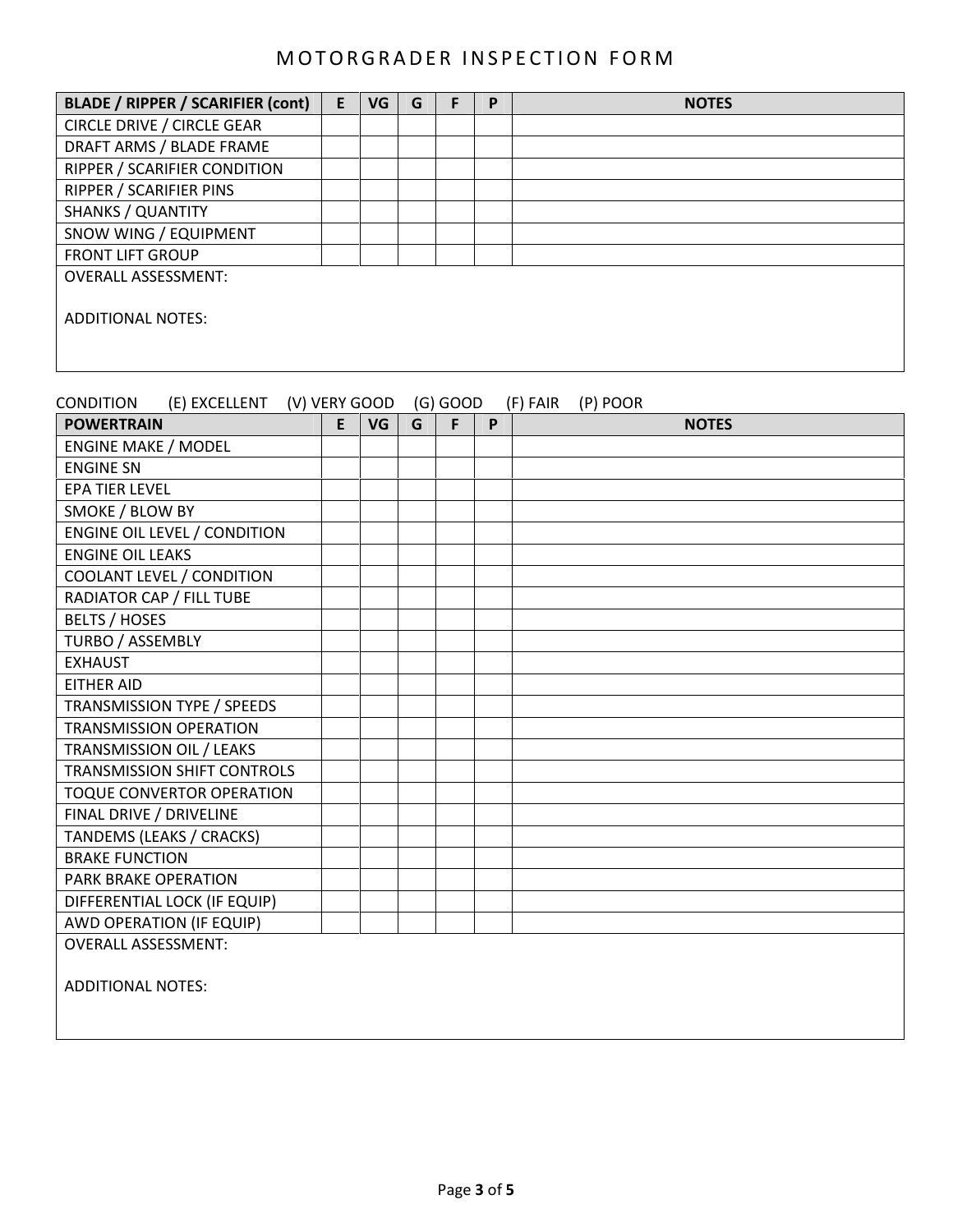| (E) EXCELLENT (V) VERY GOOD<br><b>CONDITION</b> |    |    |   | $(G)$ GOOD |   | (F) FAIR<br>(P) POOR |
|-------------------------------------------------|----|----|---|------------|---|----------------------|
| <b>HYDRAULICS</b>                               | E. | VG | G | F          | P | <b>NOTES</b>         |
| OIL LEVEL                                       |    |    |   |            |   |                      |
| PUMP NOISE / LEAKS                              |    |    |   |            |   |                      |
| <b>AUXILIARY VALVES / LINES</b>                 |    |    |   |            |   |                      |
| PILOT VALVES                                    |    |    |   |            |   |                      |
| <b>TANK / SIGHT GLASS</b>                       |    |    |   |            |   |                      |
| <b>STEERING OPERATION</b>                       |    |    |   |            |   |                      |
| STEERING / LIFT CYLINDERS                       |    |    |   |            |   |                      |
| SIDE SHIFT / ANGLE CYLINDER                     |    |    |   |            |   |                      |
| LINE / HOSE CONDITION                           |    |    |   |            |   |                      |
| <b>CAB CONTROLS</b>                             |    |    |   |            |   |                      |
| <b>TILT CYLINDERS</b>                           |    |    |   |            |   |                      |
| RIPPER / SCARIFIER CYLINDERS                    |    |    |   |            |   |                      |
| SNOW EQUIPMENT CYLINDERS                        |    |    |   |            |   |                      |
| <b>OVERALL ASSESSMENT:</b>                      |    |    |   |            |   |                      |
|                                                 |    |    |   |            |   |                      |
| <b>ADDITIONAL NOTES:</b>                        |    |    |   |            |   |                      |
|                                                 |    |    |   |            |   |                      |
|                                                 |    |    |   |            |   |                      |

| <b>TIRES</b>                | <b>TIRE MAKE / MODEL</b> | % REMAINIING | <b>NOTES</b> |
|-----------------------------|--------------------------|--------------|--------------|
| <b>LEFT FRONT</b>           |                          |              |              |
| <b>RIGHT FRONT</b>          |                          |              |              |
| LEFT FRONT TANDEM           |                          |              |              |
| LEFT REAR TANDEM            |                          |              |              |
| <b>RIGHT FRONT TANDEM</b>   |                          |              |              |
| <b>RIGHT REAR TANDEM</b>    |                          |              |              |
| NOTES / OVERALL ASSESSMENT: |                          |              |              |
|                             |                          |              |              |
|                             |                          |              |              |
|                             |                          |              |              |
|                             |                          |              |              |
|                             |                          |              |              |